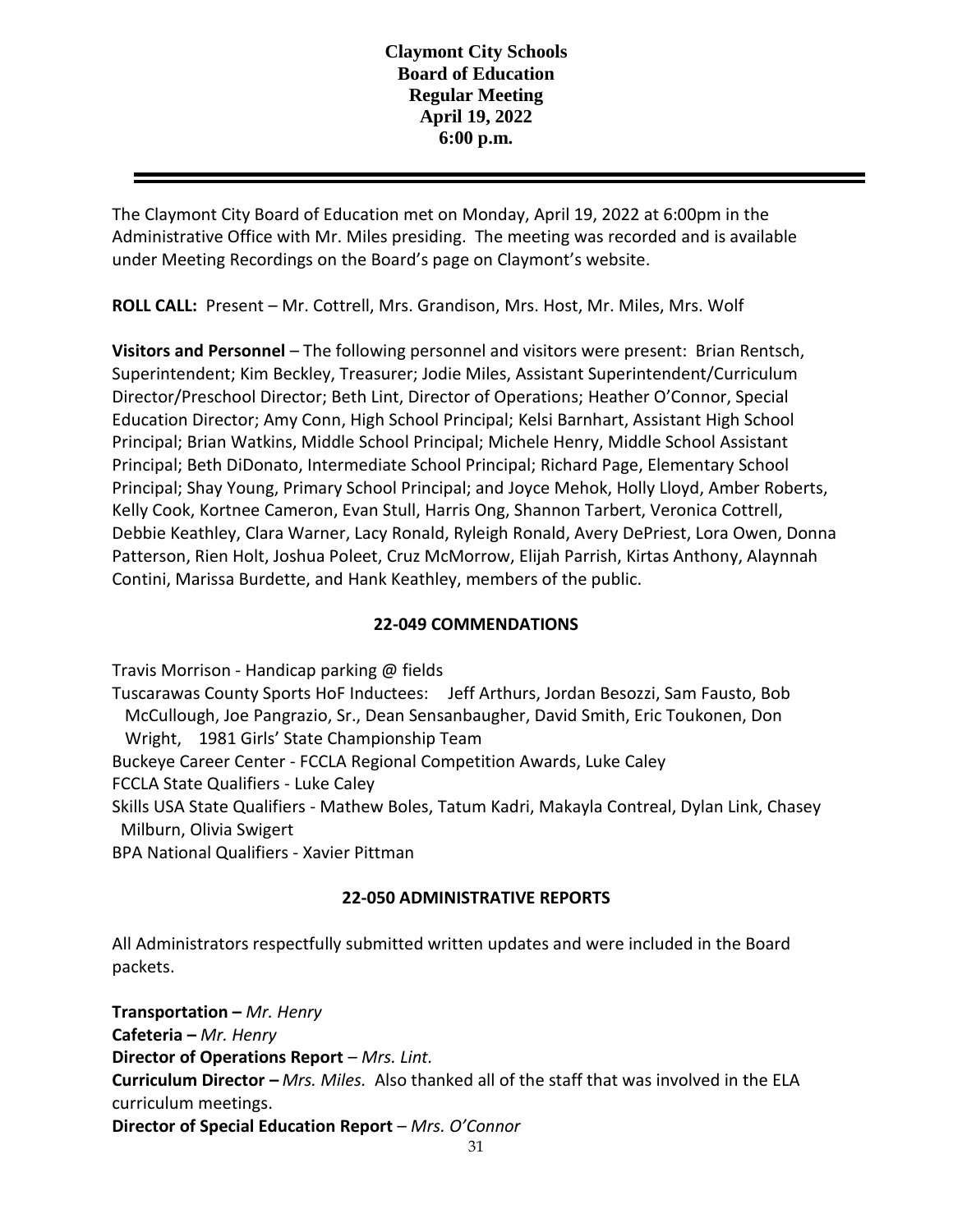**High School Principal** *– Ms. Conn* **Middle School Principal** – *Mr. Watkins* **Intermediate School Principal** – *Mrs. DiDonato* **Elementary School Principal** – *Mr. Page* **Primary School Principal** – *Mrs. Young* **Buckeye Career Center** – *Mrs. Sproul*

**Claymont Education Association** – *Mrs. Lloyd:* Reported that CEA collected over \$2,000 during March Madness for scholarships. Also, highlighted teachers Travis Houghton, Jessica Klingler and Veronica Cottrell.

**Building & Ground Committee** – *Mr. Miles/Mrs. Grandison:* Met on April 7<sup>th</sup>. Painting of the upper level of the walls in the High School gymnasium will begin tomorrow; order will be placed to replace an oven at the Intermediate School; getting quotes on a new kitchen floor at the Elementary School; reviewed an updated capital projects list. Mrs. Lint also reported the plumbing lines at the Elementary School were scoped during spring break with the main lines looking good, but all urinals will need replaced.

**Athletic Committee** – *Mr. Miles/Mr. Rentsch*: Met on March 29th. Discussions were had to start a Claymont Wall of Fame. An interactive board will be hung at the High School that people can scroll through the inductees. This will be open for past coaches, players, and/or teams. An induction ceremony would take place in the winter.

**Superintent** – *Mr. Rentsch*: Presented on updates to Telehealth, bills in legislature and an ESSER funds. Thanked everyone involved in the Fine Arts Fair held at the High School. It was a very successful night. Also reported the fourth-grade class visited Novelis as part of our partnership with them.

Mrs. Host commended all of the art teachers and the students for the Fine Arts Fair.

Mr. Cottrell asked some questions regarding interviewing process and comp time. A discussion was had on both subjects.

## **22-051 TREASURER'S REPORTS AND RECOMMENDATIONS, ITEMS A – I**

Mrs. Beckley provided a monthly update of the finances of the District.

Upon the recommendation of the Treasurer, Mrs. Host made the motion, and Mrs. Grandison seconded the motion that the Board approve the recommended items:

- A. **APPROVE** the Financial Report for the Month of March 2022 as presented.
- B. **APPROVE** the Payment of Bills as presented.
- C. **APPROVE** the Minutes of the Regular Board Meeting of March 14, 2022.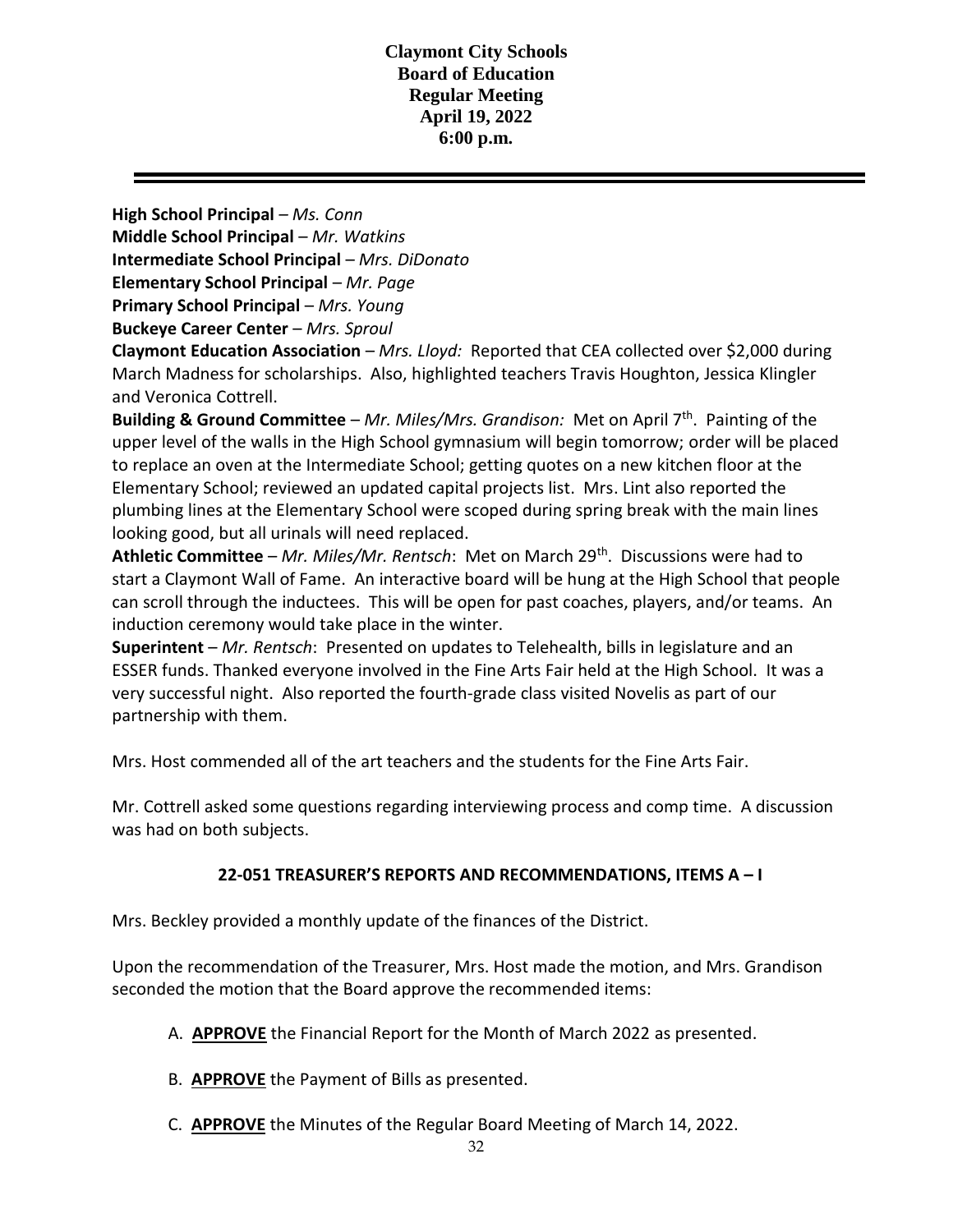- D. **APPROVE** the Natural Gas Purchase Contract with Interstate Gas Supply, Inc. at a fixed price of \$4.62/mcf that will cover the period between May 2022 and April 2026.
- E. **APPROVE** the renewal of the 60 month lease contract with Quadient Leasing USA, Inc. for the postage machine at a cost of \$156.13/month.
- F. **APPROVE** the renewal with Sedgwick for both workers' compensation and unemployment compensation claims management services for the 2023 Group Rating Program for the period of January 1, 2023 through December 31, 2023 in the amount of \$3,250.
- G. **APPROVE** the renewal of Liability, Fleet, and Property Insurance from Ohio School Plan through Hyland Administrative Services for the policy year of May 1, 2022 through April 30, 2022 in the amount of \$73,221.
- H. **ACCEPT** a \$25,000 grant from the TuscBDD to help employ a behavior support specialist for the 2022-2023 school year.
- I. **APPROVE** the Mid-Year Adjustments to the Appropriations and Revenues for Fiscal Year 2022, as presented.

On roll call vote: Mrs. Host, yes; Mrs. Grandison, yes; Mr. Cottrell, yes; Mr. Miles, yes; Mrs. Wolf, yes. Motion carried.

# **22-052 SUPERINTENDENT'S RECOMMENDATIONS, ITEMS A - M**

Upon the recommendation of the Superintendent, Mrs. Host made the motion, and Mr. Miles seconded the motion that the Board approve the recommended items:

- A. **APPROVE** the building address reassignments of the Primary and Elementary Buildings for the 2022-2023 school year. Primary Building - Gr Ps-K 1200 Eastport Avenue, Uhrichsville Elementary Building - Gr 1-2 320 Trenton Avenue, Uhrichsville
- B. **APPROVE** the reassignment of the following principal positions for the 2022-2023 school year:

Shay Young to Primary Building (Eastport Ave) Co-PS Director Richard Page to Elementary Building (Trenton Ave)

C. **ACCEPT** the resignation of Travis Poland as Head Wrestling Coach.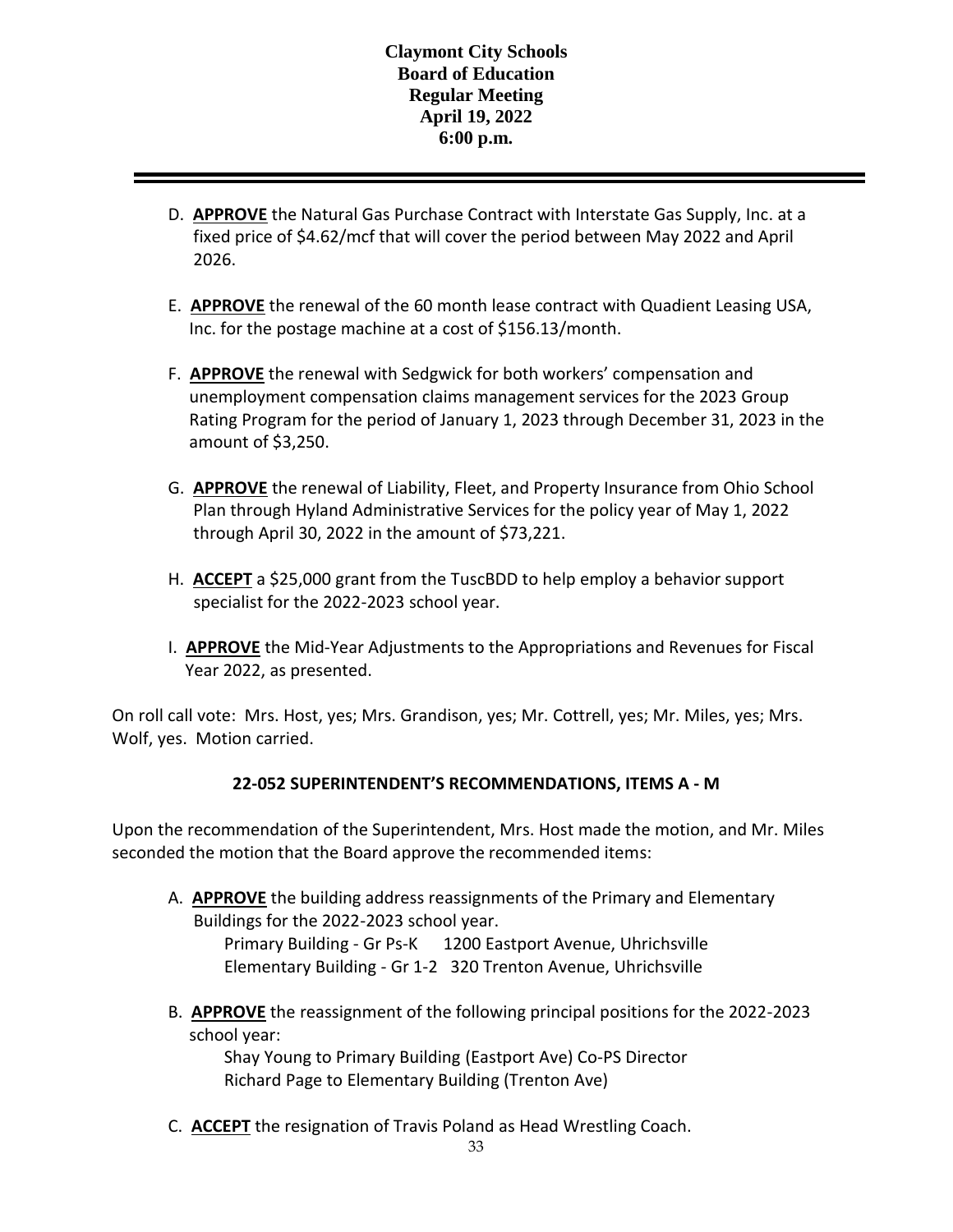- D. **EMPLOY** Kyle Warner as the Head Wrestling Coach for the 2022-2023 school year pending proper credentialing and licensure.
- E. **APPROVE** the following committee members of the Math curriculum committee to be paid at \$20/hr through ESSER Funds for the 2021-2022 school year: Heather Watkins
- F. **APPROVE** the Primary, Elementary, Intermediate staff members to be paid at \$20/hr per attendance sheet for building realignment committee meetings.
- G. **EMPLOY** Kollin Clark as third grade teacher for the 2022-2023 school year pending proper licensure and credentials.
- H. **ACCEPT** the resignations of the following; Jordan Beebe HS Soc. Studies Teacher at the conclusion of the school year. Cheryl Shaw for retirement purpose Primary Custodian effective June 30, 2022 Steve Pounds for retirement purpose MS Custodian effective June 30, 2022
- I. **APPROVE** an unpaid medical leave for Sara Trimmer from April 4, 2022 through May 3, 2022.
- J. **NONRENEW** the following 2021-2022 winter athletic supplemental contracts:

**Boys' Basketball Girls' Basketball**

Gary Watkins - Head Coach Chad Bonifant Head Coach Rich Struchen - Assistant Abbie Kopp - Assistant Chad Lynch - JV Samantha Shaver - JV Bailey McBeth - Freshman Brian Watkins - 8th Grade Alex Cox - 8th Grade Derrick Rausch - 7th Grade Jeff Merklin -7th Grade **Wrestling Bowling** Justice Avery - Assistant Brian Duvall - Head Coach Colt Crall - JV Jamie Warner - Freshman **Winter Weightlifting** Alan Patterson - JH Jon McCluskey Jarrett Warrington - JH Jade Jones - Mat Maid **Cheerleading(Winter)** Sharon Grove - Head

Courtney Golec - Freshman

Kaylyn Fichter, Kennedy Beckley - Co JH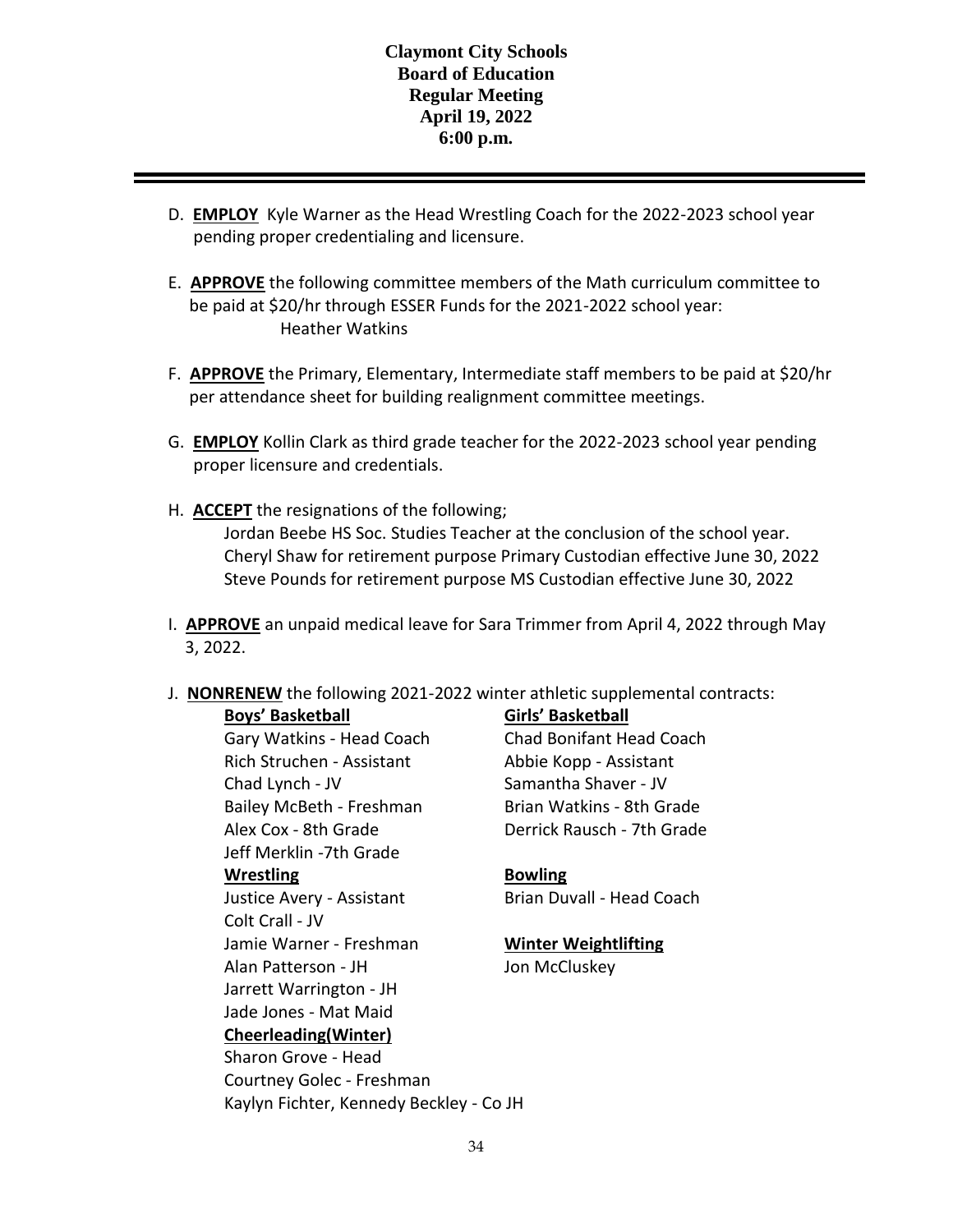K. **APPROVE** the following athletic supplemental contracts pending proper credentials and licensure:

Harris Ong Boys' Varsity Golf Jon McCluskey Summer Weightlifting

- L. **APPROVE** the one (1) year limited contract for Linn Mahaffey retroactive to March 30, 2022.
- M. **APPROVE** an unpaid medical leave of absence for Annette Mathias March 15 May 15, 2022.
- N. **APPROVE** Suzanne Shepherd, Jennifer Golec, Brianna Baker, Julie Galloway and Trisha Orr as Summer Custodians at custodial base rate, June 6, 2022 through August 12, 2022.
- O. **RESCIND** the contract with Mustang Transportation effective 03/16/22.
- P. **APPROVE** the following items:
	- Union Hospital Workwell Occupational Health Services for the bus physicals.
	- Consortium Contract with Stark County ESC as part of the Title III Limited English program for the 2022 2023 school year.
	- Benjamin Transportation effective 03/16/2022 for student transportation to RG Drage
	- Student Protective Agency for 2022-2023 Student Accident Insurance Program
- Q. **APPROVE** the overnight field trip for the Claymont FFA to the 94th Ohio FFA State Convention in Columbus from May 4-6th.
- R. **APPROVE** the following substitute teachers, pending proper license and credentials for the 2021-2022 school year.

Certified Anisa Crowthers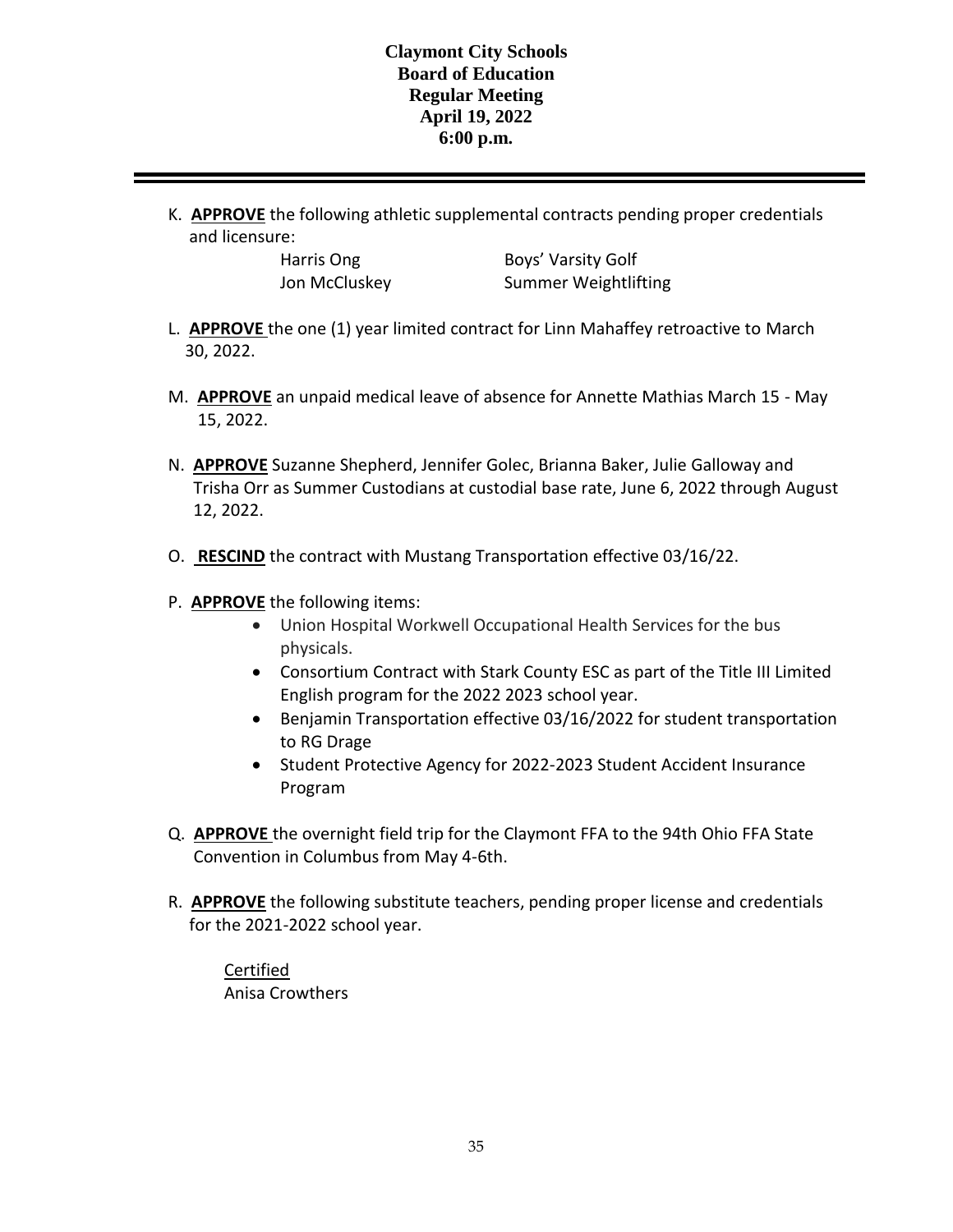## **Classified**

| <b>Name</b>                                       | Educ.<br>Aide | <b>Bus</b><br><b>Driver</b> | Cook | Secretary | <b>Bus</b><br>Aide | Custodian |
|---------------------------------------------------|---------------|-----------------------------|------|-----------|--------------------|-----------|
| Danny Kinsey                                      |               | X                           |      |           |                    | Χ         |
| Virginia Mick                                     |               |                             | X    |           |                    |           |
| Christina<br>Roberts<br>Retroactive<br>03/23/2022 |               |                             |      |           |                    | X         |

S. **REDUCTION IN FORCE -** as a result of the realignment of buildings, locations and grade levels for the 2022-2023 school year. Bid Bump meetings are scheduled for May 23, 2022.

#### T. **AIDES**

#### **PRESCHOOL - PRIMARY**

| Lacy Ronald<br>  Mary Kay White   Brenda Wright   Tonia Johnson<br>Christina Yackey   Jennifer Golec | Kristen Matsel   Holle Reichman | <b>Ashley Burcher</b> | Naomi Hicks<br>Deborah Young<br>Teresa |
|------------------------------------------------------------------------------------------------------|---------------------------------|-----------------------|----------------------------------------|
|                                                                                                      |                                 |                       | Patterson                              |

#### **ELEMENTARY**

Pamela Abbuhl

## **INTERMEDIATE**

Sarah McPherson - student enrollment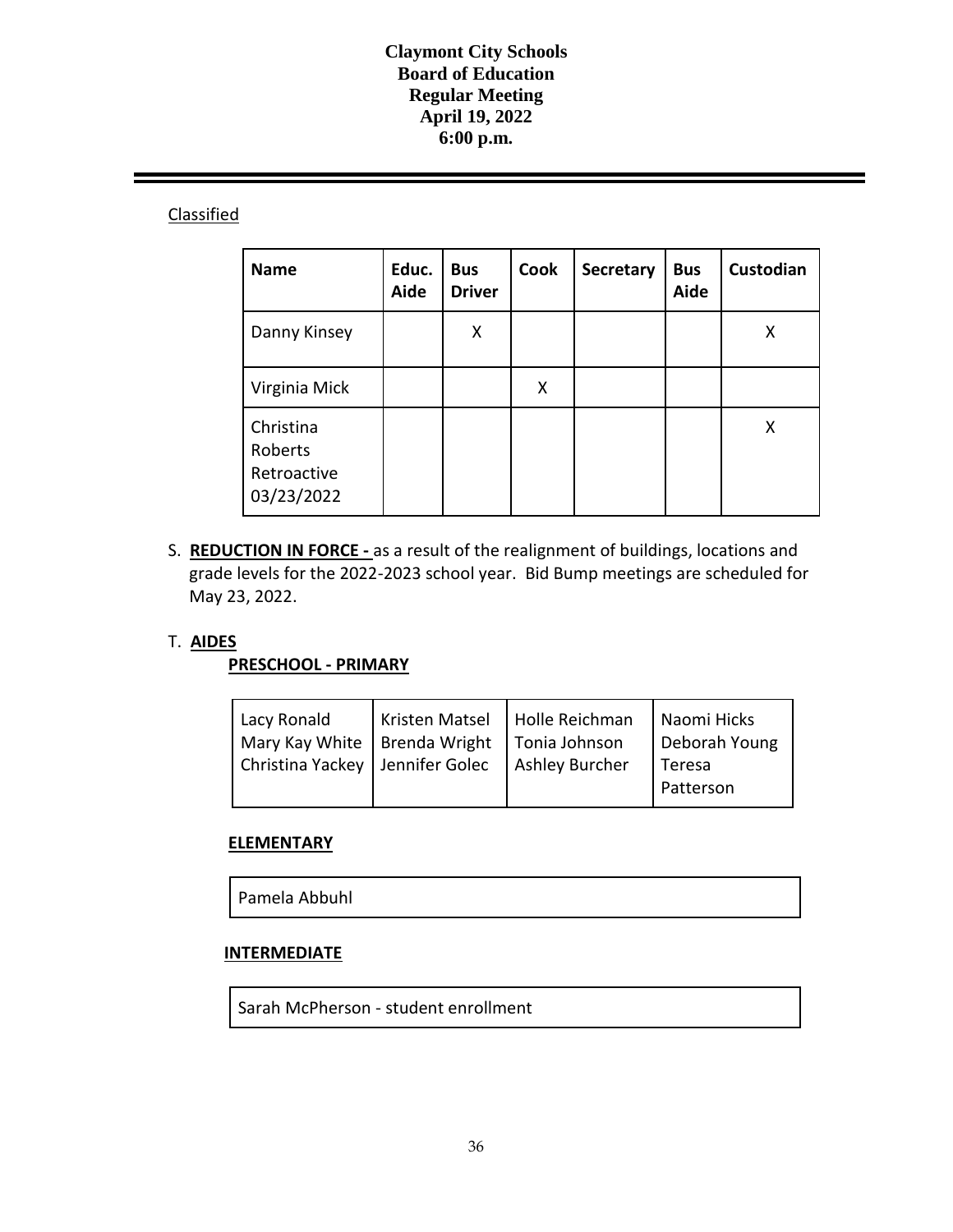#### **HIGH SCHOOL**

Robert Johnson, Carol Nealey - student enrollment

**LRC**

| <b>Betty Howard</b> | Beth Kopp |  |
|---------------------|-----------|--|
|---------------------|-----------|--|

# **COOKS**

**PRIMARY**

| Lyla McCray | <b>Bonnie McDaniel</b> | Juanita Parker |
|-------------|------------------------|----------------|
|-------------|------------------------|----------------|

#### **ELEMENTARY**

| Sherri Mehok | <b>Brandi LeGlise</b> | Penny Archer |
|--------------|-----------------------|--------------|
|--------------|-----------------------|--------------|

#### **INTERMEDIATE**

| <b>Marie Fellers</b> | Stefenie Armstrong | Lori Newell |
|----------------------|--------------------|-------------|
|----------------------|--------------------|-------------|

## **CUSTODIANS**

**PRIMARY**

| Despo McMath |
|--------------|
|--------------|

#### **ELEMENTARY**

| <b>Randy Butler</b> | <b>Bob Recco</b> |
|---------------------|------------------|
|---------------------|------------------|

#### **INTERMEDIATE**

| Susan Harris | Shelly Donahoe | Justin Fellers |
|--------------|----------------|----------------|
|--------------|----------------|----------------|